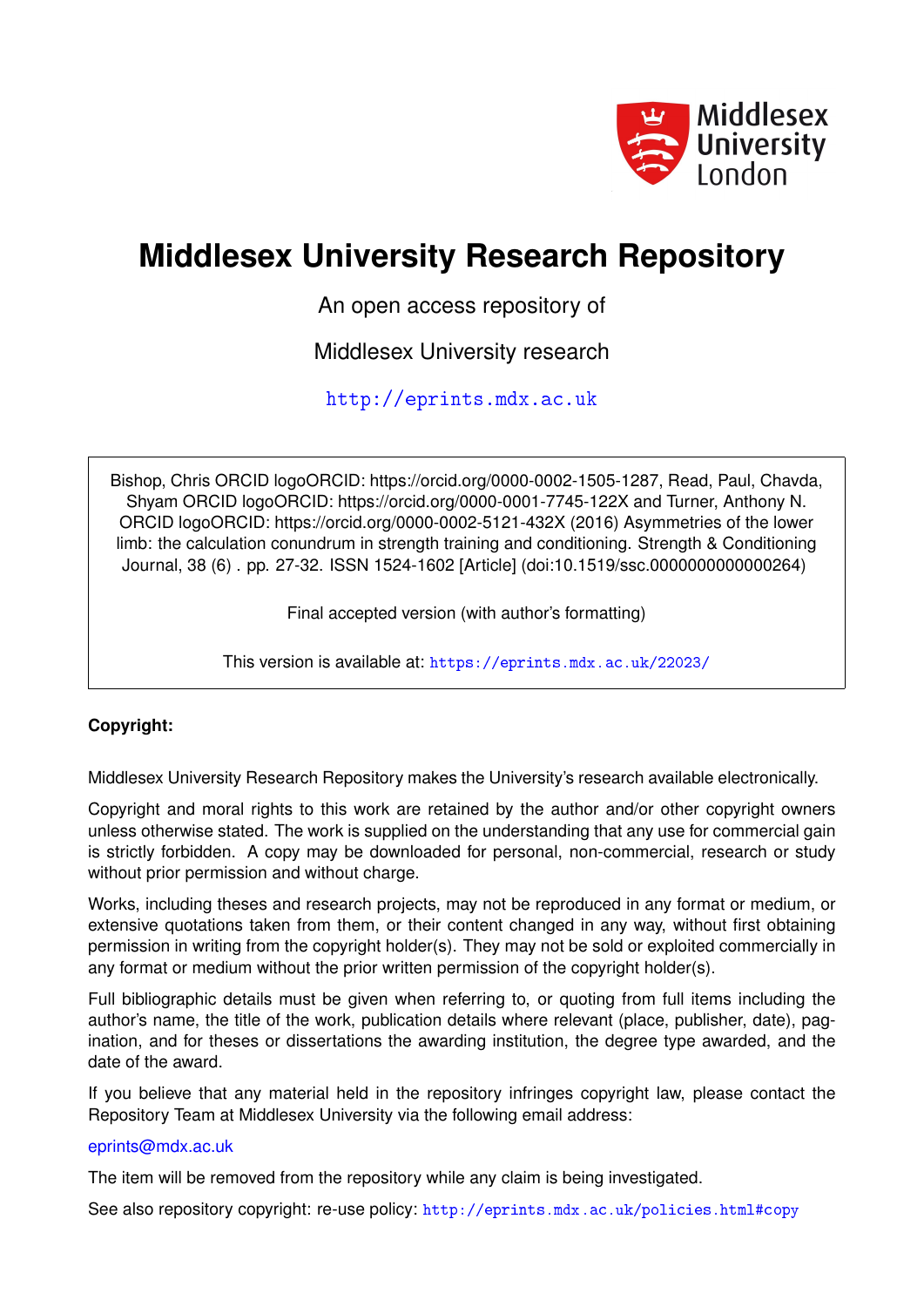| $\mathbf{1}$   | ASYMMETRIES OF THE LOWER LIMB: THE CALCULATION CONUNDRUM                                                       |  |  |  |  |
|----------------|----------------------------------------------------------------------------------------------------------------|--|--|--|--|
| $\overline{2}$ | IN STRENGTH TRAINING AND CONDITIONING                                                                          |  |  |  |  |
| 3              |                                                                                                                |  |  |  |  |
| 4              | <b>AUTHORS:</b>                                                                                                |  |  |  |  |
| 5              | Chris Bishop - MSc, ASCC <sub>1</sub> , Paul Read - PhD, CSCS*D, ASCC <sub>2</sub> , Shyam Chavda - MSc, CSCS, |  |  |  |  |
| 6              | ASCC <sub>1</sub> and Anthony Turner - PhD, CSCS*D, ASCC <sub>1</sub>                                          |  |  |  |  |
| 7              |                                                                                                                |  |  |  |  |
| 8              |                                                                                                                |  |  |  |  |
| 9              | <b>AFFILIATIONS:</b>                                                                                           |  |  |  |  |
| 10             | 1. London Sports Institute, Middlesex University, London, UK                                                   |  |  |  |  |
| 11             | 2. School of Sport, Health and Applied Science, St Mary's University, London, UK                               |  |  |  |  |
| 12             |                                                                                                                |  |  |  |  |
| 13             |                                                                                                                |  |  |  |  |
| 14             | <b>CORRESPONDENCE:</b>                                                                                         |  |  |  |  |
| 15             | Name: Chris Bishop                                                                                             |  |  |  |  |
| 16             | Address: 10 Picketts, Welwyn Garden City, Hertfordshire, AL8 7HJ, UK                                           |  |  |  |  |
| 17             | Email: C.Bishop@mdx.ac.uk                                                                                      |  |  |  |  |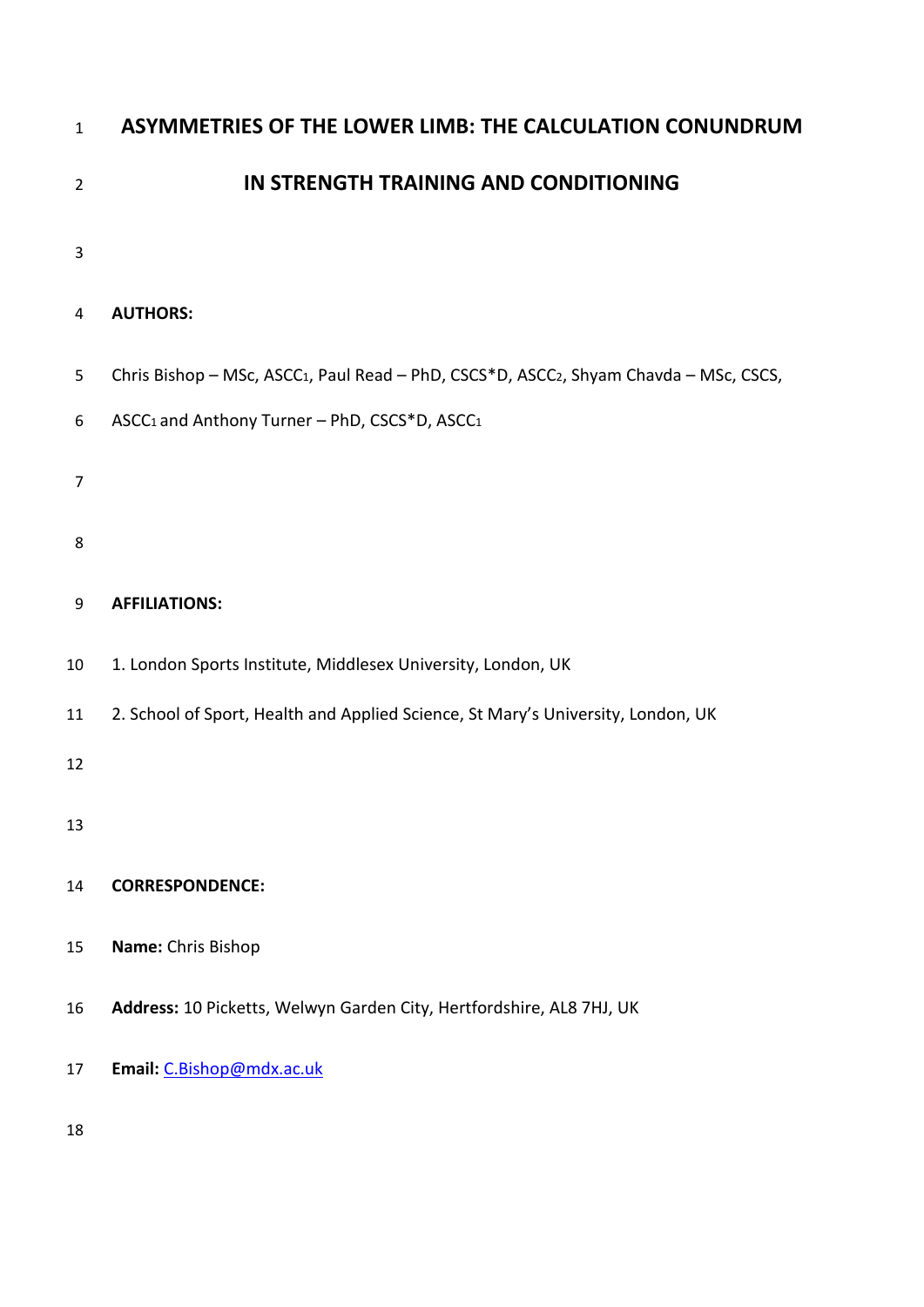## **ABSTRACT**

 Asymmetry detection has been a topic of interest in the strength and conditioning (S&C) literature with numerous studies proposing many different equations for calculating between-limb differences. However, there does not appear to be a clear delineation as to which equation should be used when quantifying asymmetries. Consequently, the authors have uncovered nine different equations which pose confusion as to which method the S&C specialist should employ during data interpretation. This article aims to identify the different equations currently being used to calculate asymmetries and offer practitioners a guide as 27 to which method may be most appropriate when measuring asymmetries. 

- **Key Words:** Asymmetries, lower limb, equations, symmetry angle
- 

- 
- 
- 
- 
- 
- 

- 
-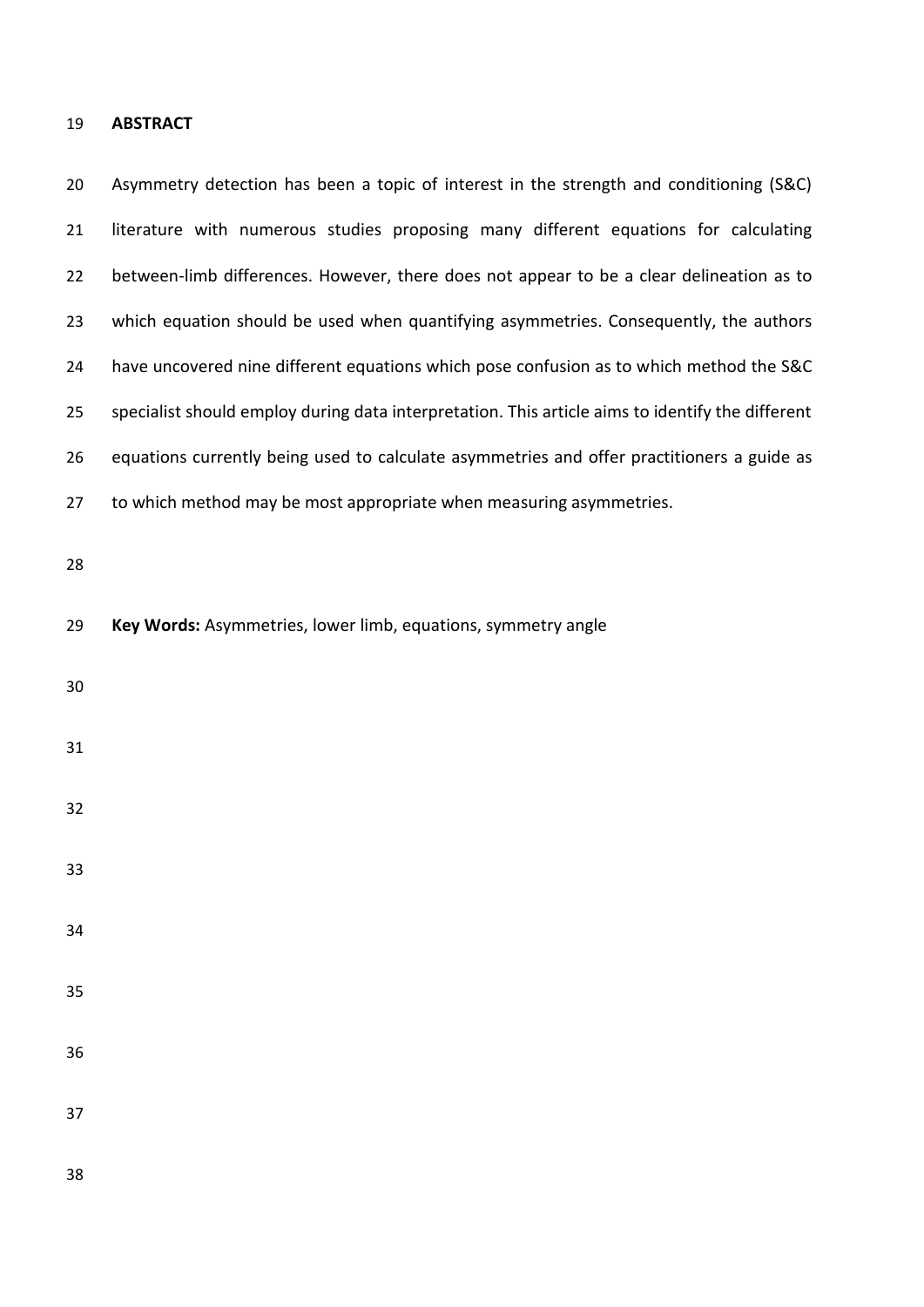#### **INTRODUCTION**

 The concept of asymmetries has been the topic of numerous research studies, some of which have identified that such a phenomenon is detrimental to performance (4, 10, 12). 42 Asymmetries in power ~10% have been shown to result in a loss of jump height (4), and slower change of direction speed times (12), suggesting it would be beneficial to minimise these differences. For such a widely researched concept, it is surprising that few studies have offered a definition of this term. However, Keeley et al. (16) propose that "Asymmetrical strength across the lower extremities can be defined as the inability to produce a force of contraction that is equal…". Whilst the majority of studies refer to the differences between limbs, it is important to understand that this is not always the case. Intra-limb variations (differences within the same limb) will be evident when performing repeated athletic tasks and are most likely magnified during maximal efforts. Consequently, Exell et al. (8) suggest that asymmetry can only truly be classified as "real" if the between-limb difference is greater than the intra-limb variation.

 Typically, asymmetries have been reported as a percentage with distinctions being made between dominant and non-dominant, right and left, stronger and weaker, or preferred and un-preferred limbs. These distinctions provide different "reference values", thus allowing asymmetries to be calculated for a given test or variable. However, the wide variety in such reference values may have an effect on the result being conveyed. For example, an athlete may state that their right limb is their dominant, but if scores are inputted into an equation using the stronger and weaker classification, a different score may be reported if the stronger limb is not the dominant limb. Furthermore, if the stronger and weaker method is used, data interpretation over extended periods of time may lose context particularly as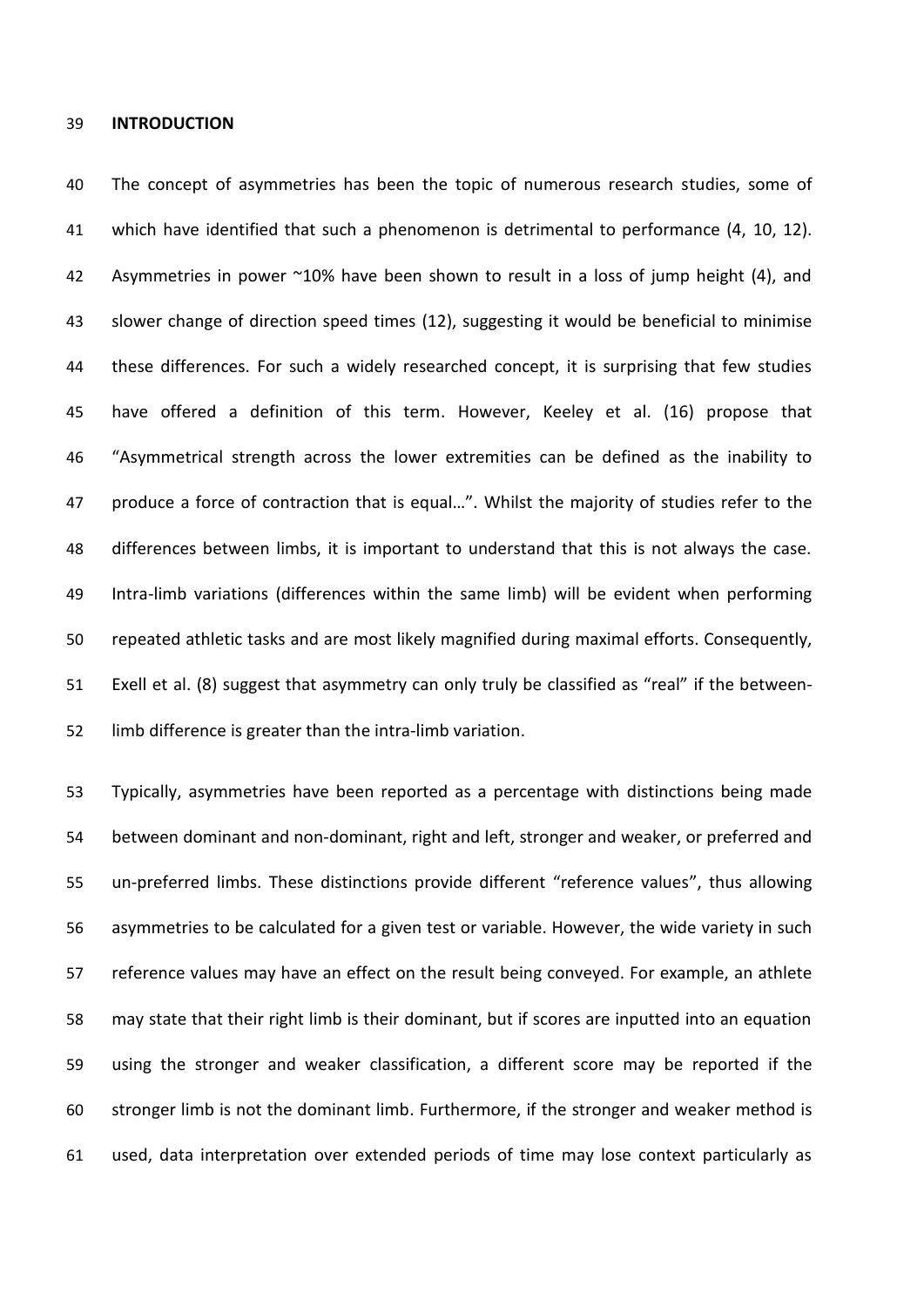higher scores can change as a result of injury occurrence (34). Consequently, the reference value will have a profound effect on the asymmetry result, emphasising the importance of distinguishing between the different methods of calculations noted in the body of available research to date.

 Thus far, relatively simple tests such as the back squat (9, 11, 23, 30), countermovement jumps (CMJ) (4, 14, 39), single leg countermovement jumps (6, 15, 16), and single leg hops (2, 22, 24, 26, 28, 29) have proven to be reliable and effective methods for detecting asymmetries in the field. In addition, laboratory-based tests such as the isometric squat or mid-thigh pull (1, 3, 34) and isokinetic quadriceps and hamstring testing (7, 10, 21) have also been used to quantify between-limb differences. In essence, it would appear that the strength and conditioning (S&C) specialist can determine such differences in a number of ways. Moreover, should practitioners wish to calculate the level of asymmetry, the test(s) chosen to do so will likely need to retain specificity of both the sporting needs analysis and the requirements of the athlete.

 While the validity and test-retest reliability of different testing protocols to measure asymmetry has been examined, what is less clear, is which equation should be used when aiming to quantify these differences. Since the late 1980's (when interest in asymmetries first appeared to be published), there have been a wide variety of equations proposed in the literature (5, 20, 25, 27, 31, 32, 35, 38, 40). In more recent study methodologies, it becomes increasingly clear that some "adopt" a specific equation purely by citing from earlier literature. The number of variations in equations used would indicate that further distinction and understanding between them is warranted. By doing so, this will allow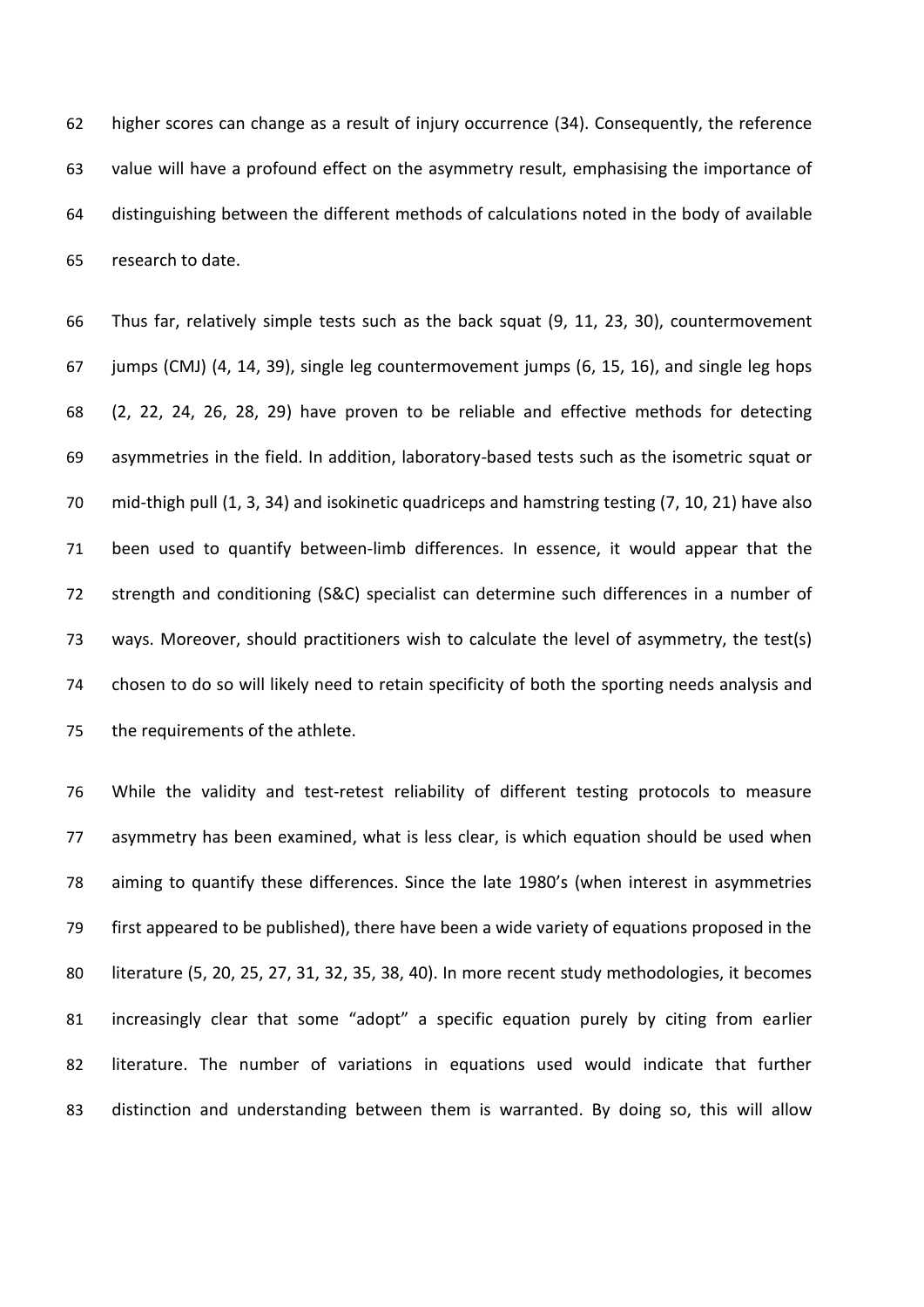practitioners to ensure optimal validity in their asymmetry calculations which may have profound effects on program prescription.

 This review will provide the S&C specialist with an overview of the different equations that have been used to calculate asymmetries to date. Where possible, it will critically evaluate each method in an attempt to provide practitioners with some guidance and consistency on 89 the topic of asymmetry detection moving forward.

## **EQUATIONS USED TO CALCULATE ASYMMETRIES**

 In order to provide the reader with some context as to how these equations differ, a hypothetical example of jump height is provided. In this instance, jump height scores of 25 and 20cm will be used for each limb making the assumption that the larger score corresponds to the dominant, right and/or stronger limb where appropriate (Table 1). However, it should be noted that the following example is purely hypothetical and athlete scores will not always follow this assumption. Furthermore, each equation has been provided with an acronym by the authors. This is because some studies have referred to different equations by the same name, thus differentiating between each variation is necessary to provide a clear distinction. Finally, the authors stress that the reader should address Table 1 carefully as there are some very subtle differences between some of the equations.

\*\*\*INSERT TABLE 1 ABOUT HERE\*\*\*

 When referring to the asymmetry score column, it is evident that there is great disparity between the nine identified methods. On first view, there is no obvious choice between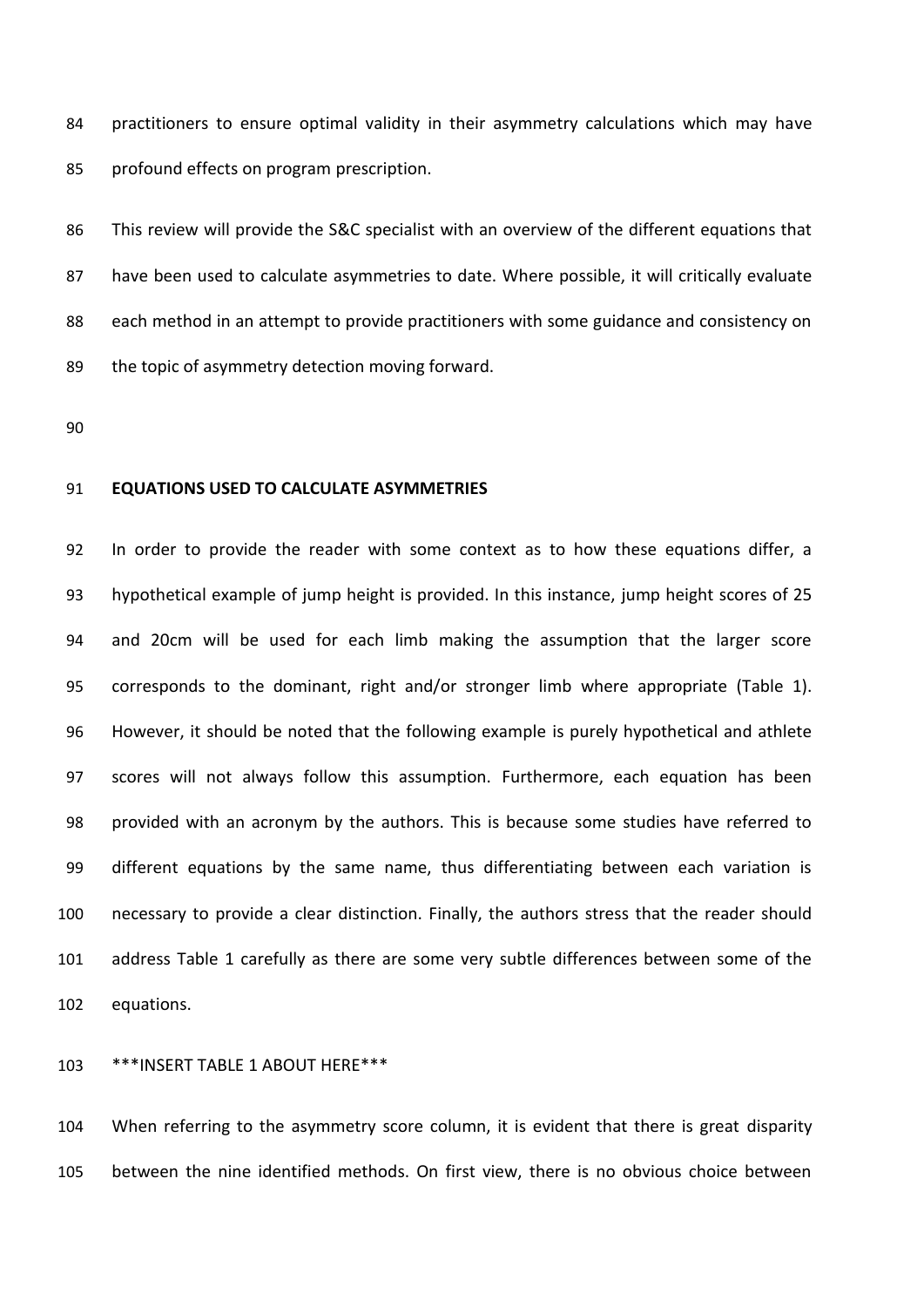them, particularly if more than one equation brings about the same score. However, a deeper analysis of the asymmetry literature does provide practitioners with some indication of strengths and weakness between the proposed methods.

#### **INTERPRETING THE EQUATIONS**

 Table 1 shows some equations produce the same asymmetry result regardless of their 112 differences, thus some distinction is required to guide the S&C specialist through the best way of determining between-limb differences in performance. As such, equations that produce the same score have been grouped together for further discussion.

#### *LSI-1, LSI-2 & BSA*

 The first method (LSI-1) used by Ceroni et al. (6) is actually a measure of limb symmetry, 117 rather than asymmetry. When compared to LSI-2, the results, although very different, are simply a matter of which end of the "asymmetry spectrum" is being calculated, with the second focusing on asymmetry levels for a given test. The BSA equation employed by Impellizzeri et al. (14), was used as a method for calculating asymmetries during a bilateral CMJ and although the equation is again slightly different, the results will produce the same level of asymmetry as LSI-1 and LSI-2. However, there are potential limitations in the BSA equation. The result of always putting the stronger score first is that positive values will always be obtained which poses issues surrounding longitudinal analysis. There is the possibility that the stronger limb could become weaker at a later testing date, yet the criteria used in this equation do not take this into consideration. It is therefore the suggestion of the authors that when calculating asymmetries, dominant and non-dominant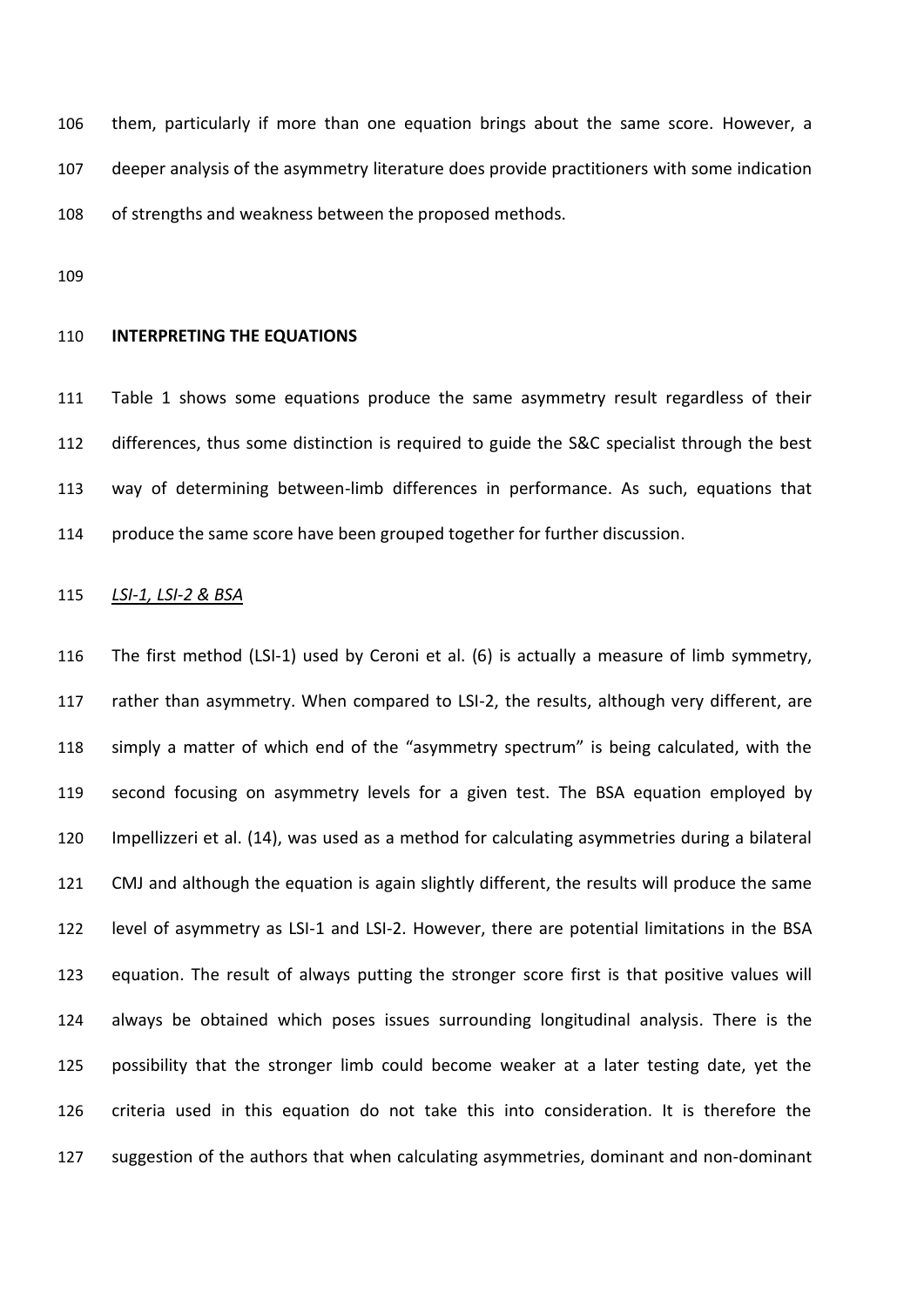limbs are clearly defined. Whilst dominant and non-dominant limbs will still be subject to changes in scores, those changes will not affect which limb is the dominant one for an athlete. Therefore, should a lower score be obtained by the dominant limb in any given test, this will be reflected in a negative sign for the asymmetry result. Consequently, considering the LSI-2 and BSA equations produce the same asymmetry percentage, yet the former has provided a more consistent distinction between limbs, it is suggested that this method may hold an advantage between the two when interpreting data scores.

#### *LSI-3, BAI-2 and AI*

 Other comparable results are seen for LSI-3, BAI-2 and the AI. There are subtle differences in each of the equations; however, once again each one produces the same asymmetry score. With that in mind, it is perhaps only the LSI-3 equation that practitioners could consider removing as a calculation option. Bell et al. (4) defined the asymmetry distinction between "right and left" which will produce the same result as the other two options. However, some sports such as Fencing which are very asymmetrical in nature (37) will most likely dictate which leg is dominant in key actions such as lunging; thus, this distinction will provide more context when reporting scores. Consequently, it would seem plausible to use either the BAI-144 2 or AI should these equations be accepted for asymmetry detection.

#### *BAI-1 and SI*

 These two equations produce substantially smaller asymmetry scores than any of the previously discussed methods. Once again, their use in more recent studies would appear to be a by-product of previously cited research as opposed to identifying whether the method itself is appropriate for the required analysis or not. The SI only calculates asymmetries via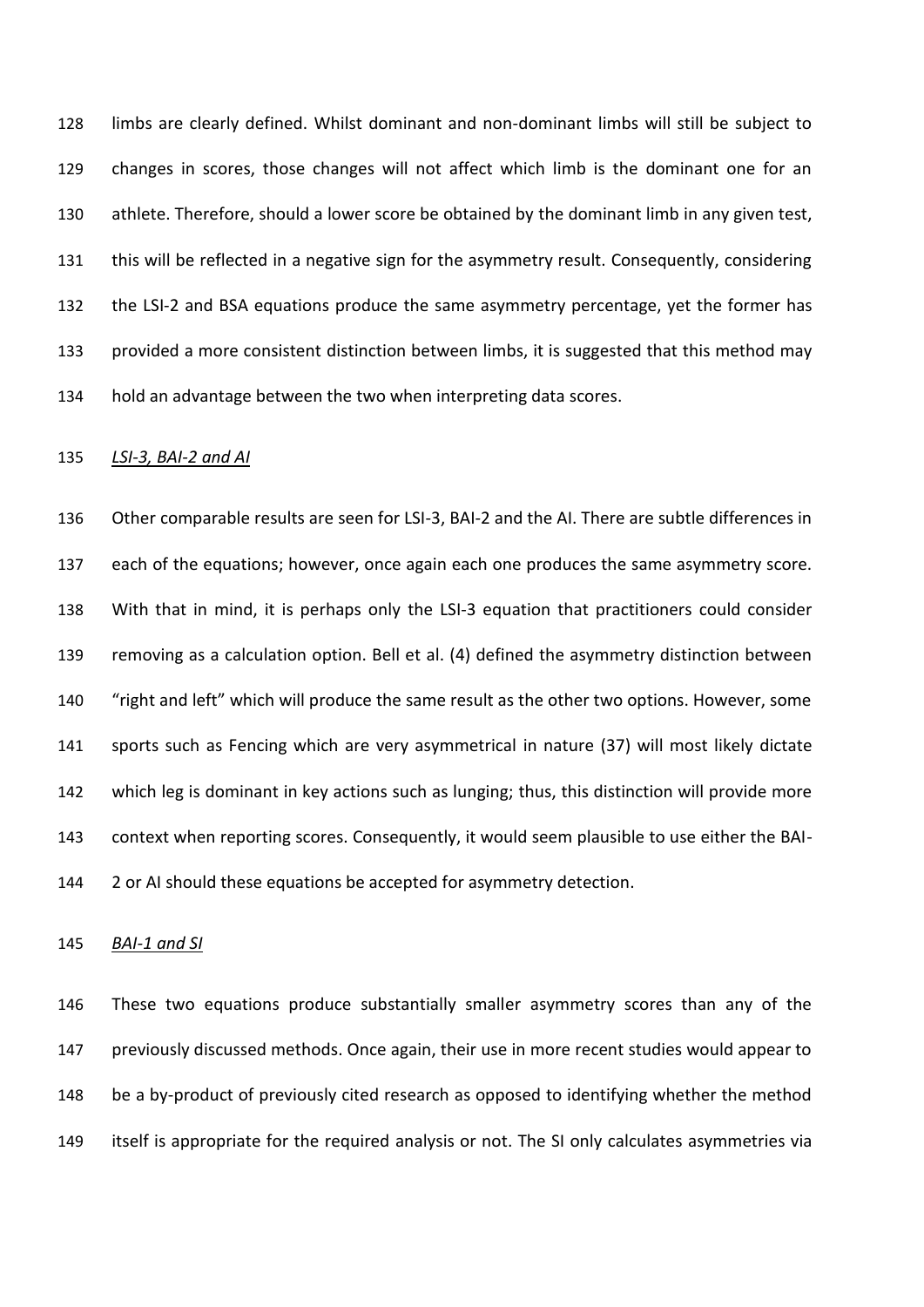the highest and lowest score, which again may be prone to change depending on factors such as injury history and exposure to training or competition (33). Therefore, data collected over extended periods of time could result in the context of asymmetries being lost if different limbs produce the highest score. It is therefore the suggestion of the authors that the BAI-1 may hold an advantage over the SI when calculating asymmetries. However, similar to prior conclusions, any comparison between the BAI-1 and any previously suggested methods requires further research and is subject to the context in which these equations are being used.

## *The Symmetry Angle (SA)*

 This method of calculating asymmetries is somewhat different to all the previously discussed equations. It was first suggested by Zifchock et al. (40) and provides a degree of asymmetry away from an optimal angle of 45° (see Figure 1). This is created when two values are plotted against each other forming a vector in relation to the x-axis. Essentially, two identical values would create a 45° angle in relation to the x-axis and thus perfect symmetry (40). However, for ease of interpretation, the result can then be multiplied by 100 converting it to a percentage, which is then comparable to all other equations (with a score of 0% indicating perfect symmetry). Zifchock's rationale for the symmetry angle was that all other methods require a 'reference value' of some sort and that this value is dependent on the question being asked. For example, if a comparison between the stronger and weaker leg is made, equations seem to have adopted the stronger leg as the reference value – as per the equation used by Nunn et al. (25) and Impellizzeri et al. (14). However, no justification has been noted for this and if the weaker limb was chosen as the reference value, asymmetry scores would be different. Secondly, a logical reference value may present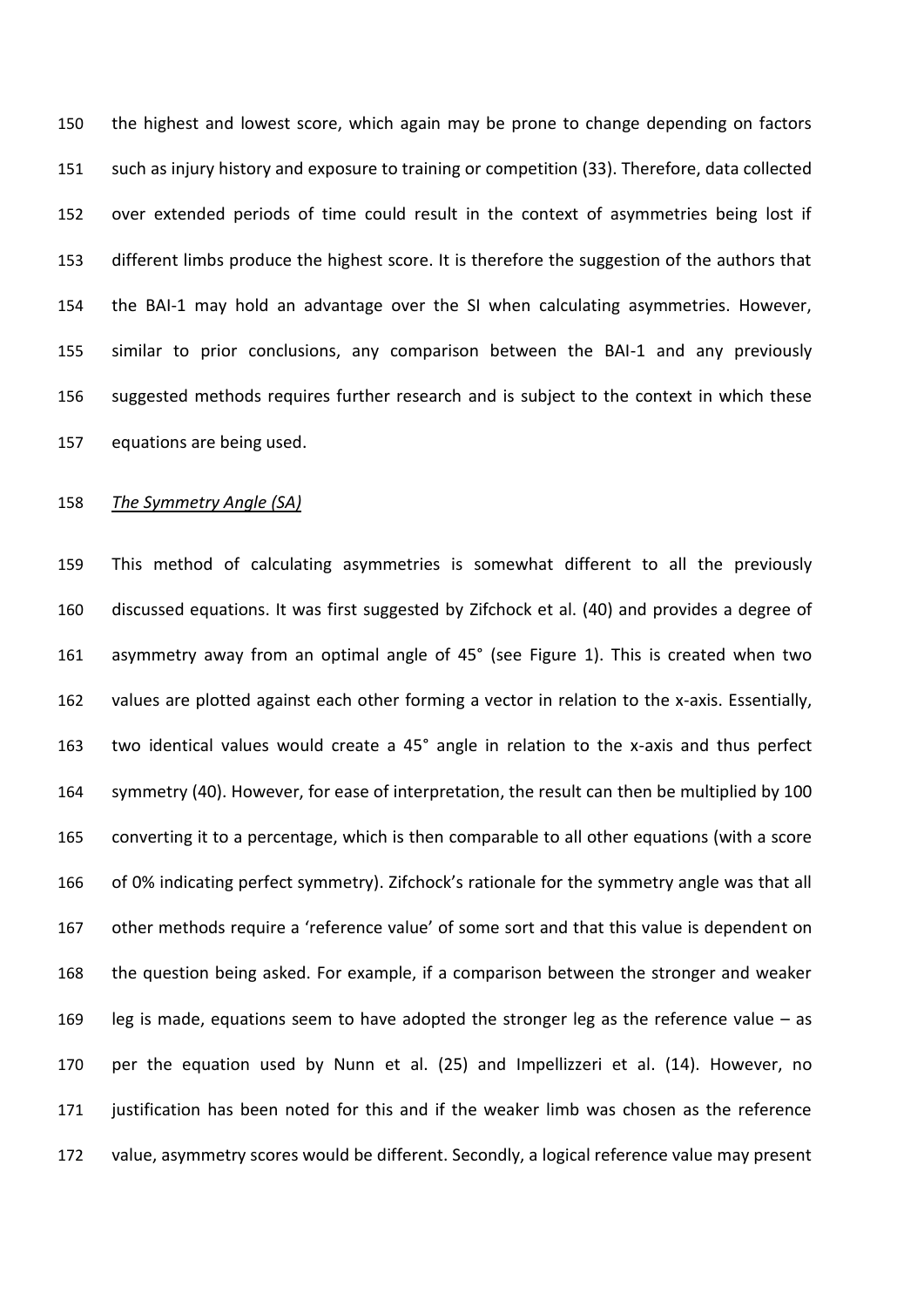itself when determining scores for injured populations or when a sport has a clear dominant and non-dominant side. However, healthy, non-sporting populations pose no clear limb to be used for this reference value, therefore a more robust method for calculation is warranted that can be applied to all scenarios. Finally, asymmetry scores have been seen to be "artificially inflated" again, due to an inappropriate reference value being implemented into the equation (40). It must be noted at this point that should a logical reference value (such as which limb is dominant) exist, it may be that one of the previously suggested asymmetry calculations would be appropriate. Such an example could be in sports such as Fencing, where the dominant limb will always be considered to be the "lead leg" due to the asymmetrical nature of the sport (37).

\*\*\*INSERT FIGURE 1 ABOUT HERE\*\*\*

 Subsequently, Zifchock proposed that the SA was immune from these issues, thus proving to be a more appropriate method for identifying asymmetries. However, it should be acknowledged that the only comparison drawn was against the equation proposed by Robinson et al. (27). At this point, should the reasons in favour of the SA be accepted, this would perhaps prove to be the logical equation choice over all others when attempting to calculate asymmetries, and this is a notion that is supported with recent studies (18, 19).

### **PRACTICAL APPLICATIONS**

 The evidence presented would suggest that the SA is the most apt method for calculating asymmetries moving forward. As Table 1 shows, the SA result is substantially smaller than all other equations – remembering that the outcome is immune to both reference values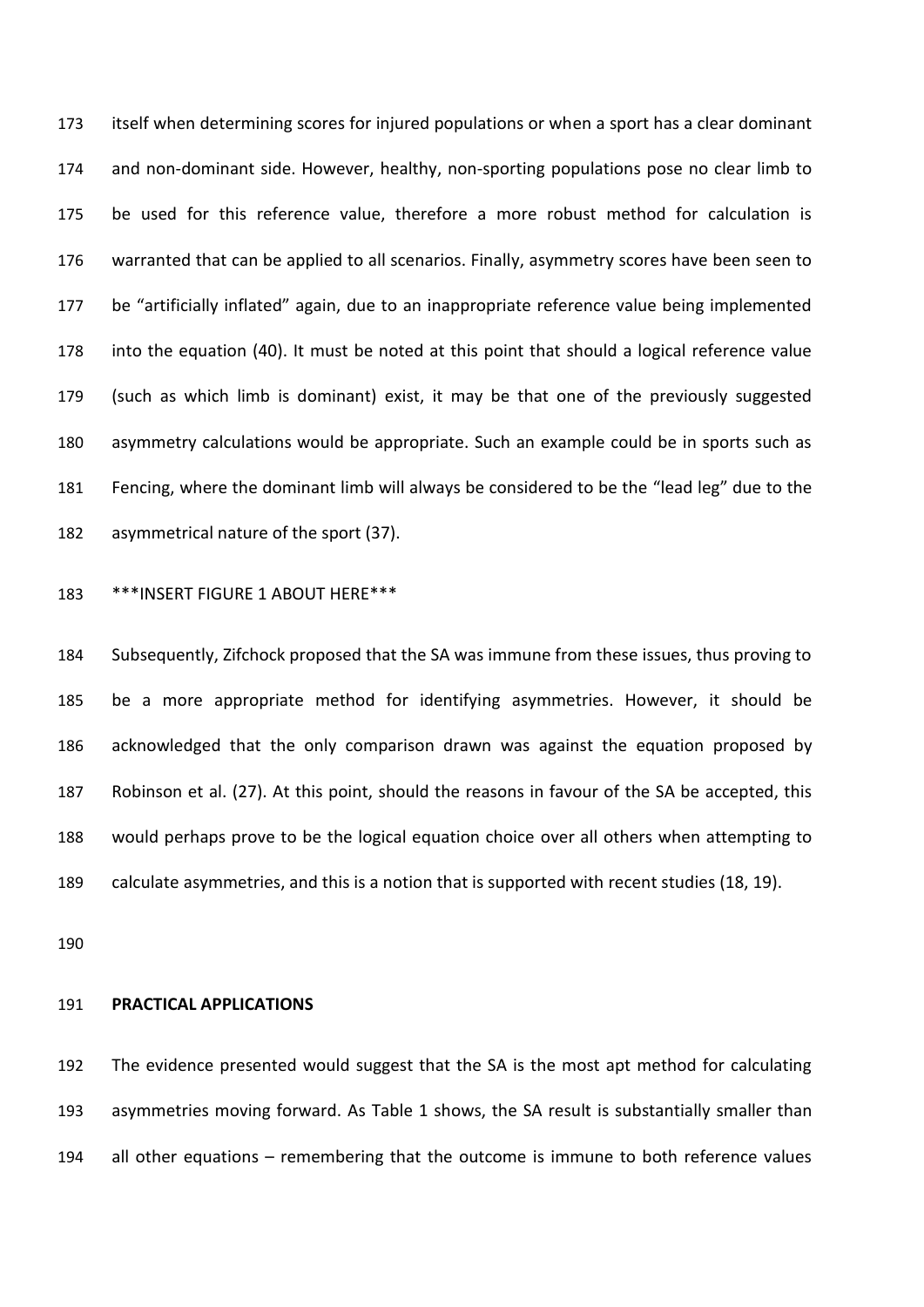and over-inflated scores. Considering asymmetries can be determined by a vast array of exercises (as described in the introduction), the SA equation can be easily implemented into data analysis by all practitioners aiming to monitor this characteristic. Consequently, the data analysis in Microsoft Excel™ for this hypothetical example is as follows:

Step 1: =DEGREES(ATAN(20 ÷ 25)) = 38.66

200 Step 2: 
$$
((45 - 38.66) \div 90) \times 100 = 7.04\%
$$

 Typical assessments during physical testing batteries include single leg countermovement jumps and single leg hops due to their ease of implementation and associated low cost. Thus, the SA could be easily utilised to determine between-limb differences during these commonly-used tests. Similarly, alternative lab-based assessments such as isometric mid-205 thigh pulls or even strength exercises such as the back squat can be accompanied by SA data analysis, providing force plates are accessible. As such, there would appear to be no major limits to how asymmetries are assessed and therefore no reason why the SA cannot be used in the subsequent analysis. Furthermore, the limited information surrounding their effects on performance would indicate that this is an area that warrants further research. Therefore, 210 it is the suggestion of the authors that practitioners consider the SA as the chosen method when calculating asymmetries during subsequent data analysis and aim to establish whether these functional imbalances have a detrimental effect on performance.

 Finally, detecting change is a crucial aspect of data analysis for S&C practitioners as this allows us to objectively determine whether any noted differences are true. There is a distinct lack of research surrounding changes in asymmetry scores over time and to the authors' knowledge, none using the SA method. However, one method of determining such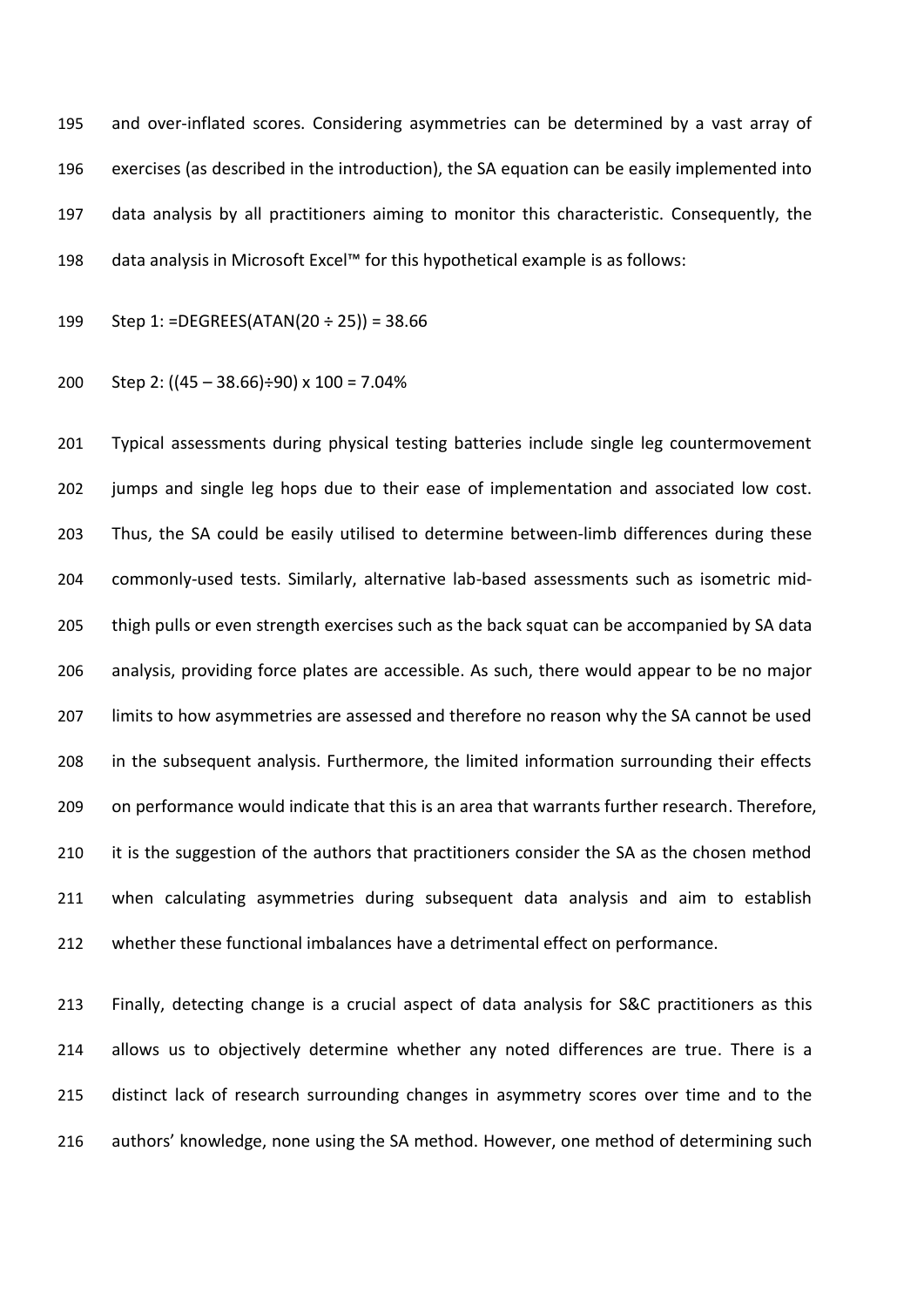differences in scores (which can be applied in multiple data analyses) is via the smallest worthwhile change (13), which is the smallest change in score that is accepted as 'real'. Assuming all data are reliable (which will occur from a well-designed protocol during 2-3 test trials), the smallest worthwhile change can be calculated by taking the between-subject standard deviation and multiplying it by 0.2 (36). It should be noted that without multiple asymmetry scores, a hypothetical example cannot be provided here. However, the principle of using the smallest worthwhile change can be used when assessing changes in asymmetry scores for a group of athletes and will allow for a true representation over an extended period of time.

#### **CONCLUSION**

 Judging by the number of recent studies investigating asymmetries, this would appear to be a topic of interest in S&C research. As with all forms of testing, optimal validity and reliability are essential so that the S&C specialist can have full confidence when analysing data and thus, make informed decisions towards their athletes' physical preparation. To the authors' knowledge, distinguishing between equations has not yet been addressed or established, therefore it is difficult to completely justify which method should be used over another. However, the very limited research on this specific topic may indicate that reporting asymmetries via the symmetry angle (SA) method holds some advantages over other options. It would appear to be immune to reference values and inflated scores which may indicate it is a more robust method for asymmetry detection in all populations. In addition, the similarities between all other equations (refer to Table 1) is noticeable with some having only a subtle difference in its methods for their respective calculations. Such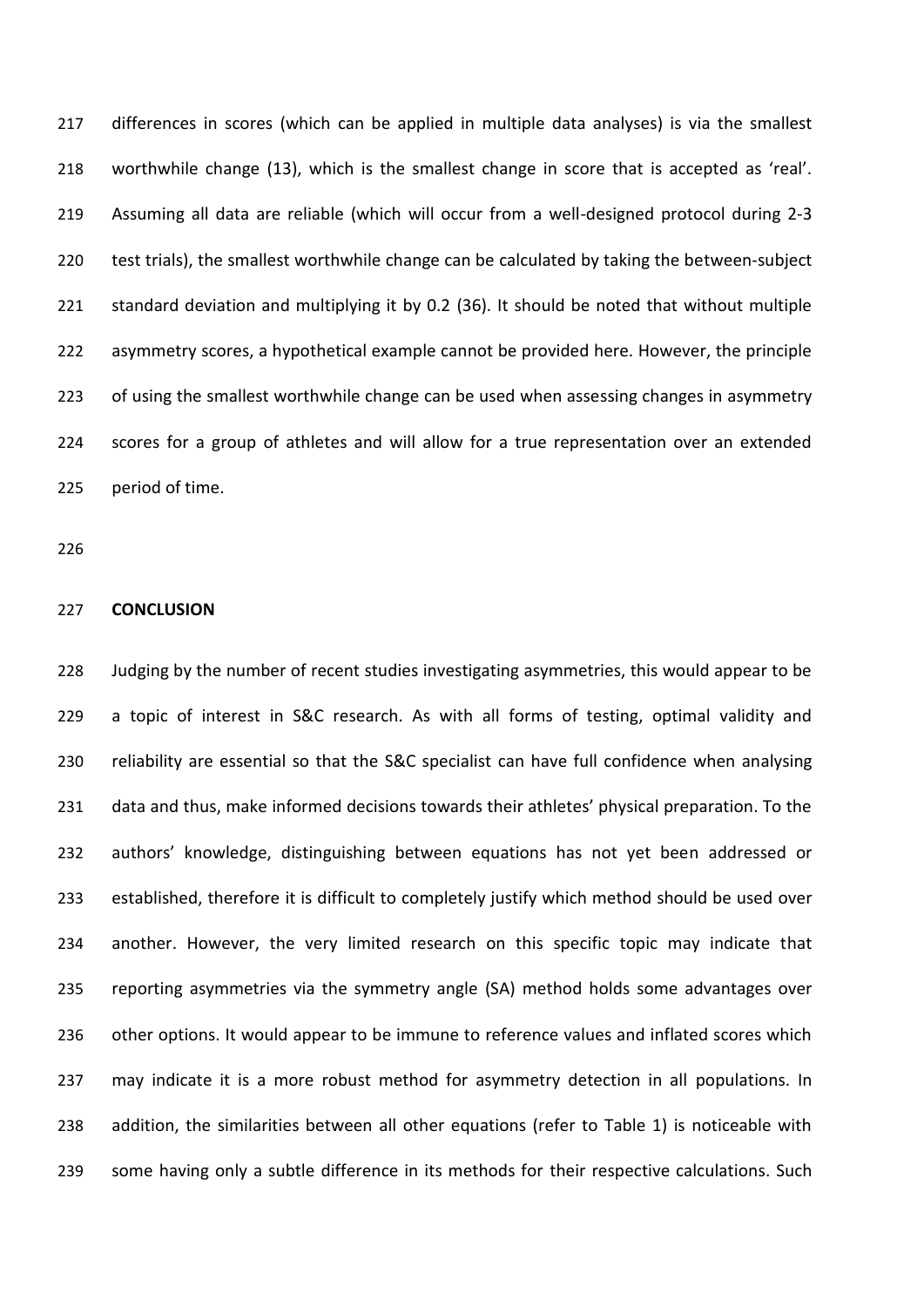| 240 | similarities are compounded when two or more equations yield the same score, providing      |
|-----|---------------------------------------------------------------------------------------------|
| 241 | no clear choice between them. However, the importance of providing clarity surrounding      |
| 242 | the issue of reference values would appear to be paramount and an equation that can be      |
| 243 | applied to all circumstances that is exempt to these issues may offer a more consistent and |
| 244 | universal approach to asymmetry detection.                                                  |
| 245 |                                                                                             |
| 246 |                                                                                             |
| 247 |                                                                                             |
| 248 |                                                                                             |
| 249 |                                                                                             |
| 250 |                                                                                             |
| 251 |                                                                                             |
| 252 |                                                                                             |
| 253 |                                                                                             |
| 254 |                                                                                             |
| 255 |                                                                                             |
| 256 |                                                                                             |
| 257 |                                                                                             |
| 258 |                                                                                             |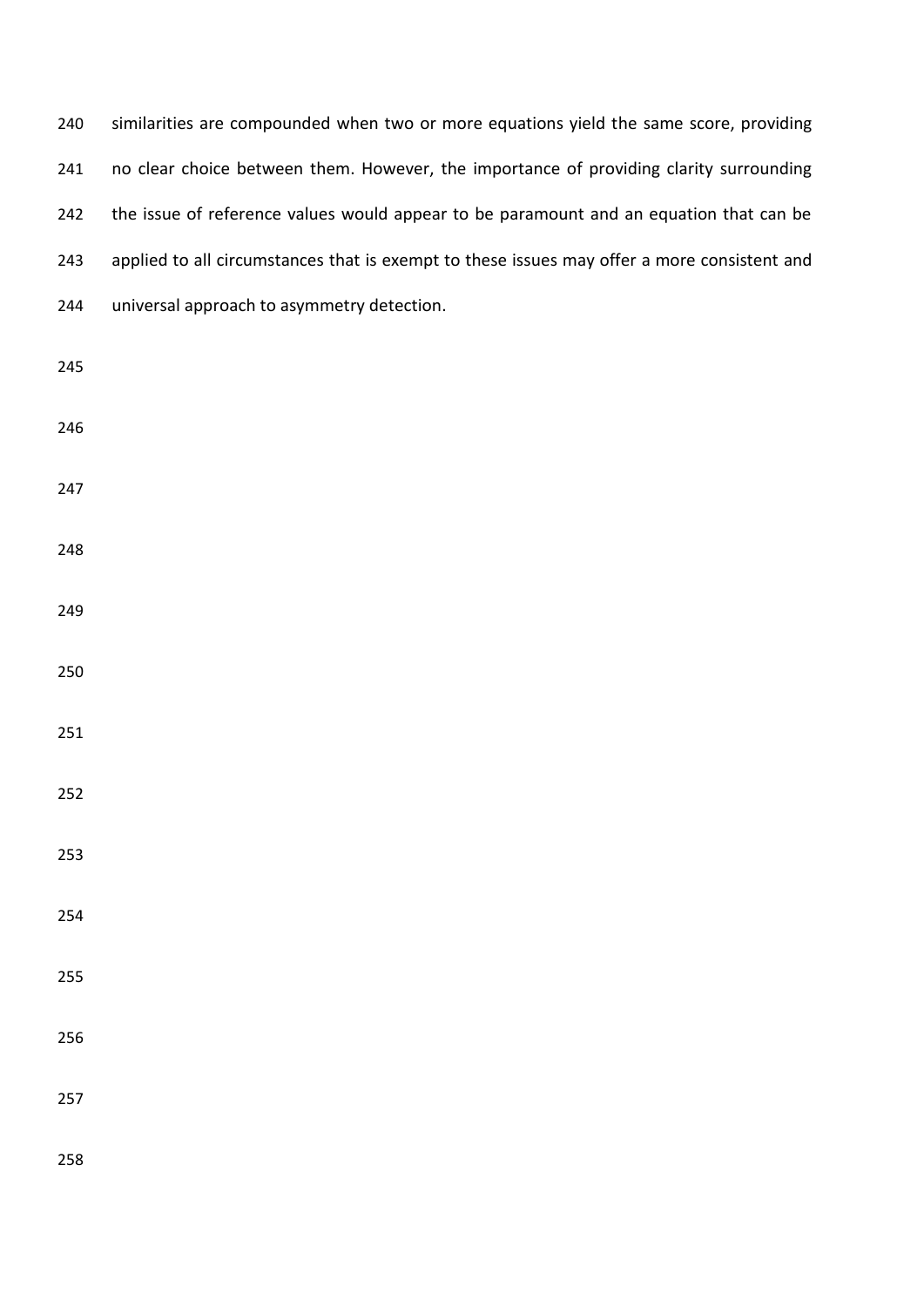#### **REFERENCES**

- 260 1. Bailey CA, Sato K, Burnett A, and Stone MH. Force-production asymmetry in male and female athletes of differing strength levels. *Int J Sports Phys Perf* 10: 504-508, 2015.
- 263 2. Barber SD, Noyes FR, Mangine RE, McCloskey JW, and Hartman W. Quantitative assessment of functional limitations in normal and anterior cruciate ligament-deficient knees. *Clin Orthop Rel Res* 255: 204-214, 1990.
- 3. Bazyler CD, Bailey CA, Chiang C-Y, Sato K, and Stone MH. The effects of strength training on isometric force production symmetry in recreationally trained males. *J Train* 3: 6-10, 2014.
- 4. Bell DR, Sanfilippo JL, Binkley N, and Heiderscheit BC. Lean mass asymmetry influences force and power asymmetry during jumping in collegiate athletes. *J Strength Cond Res* 28: 884-891, 2014.
- 5. Bini RR and Hume PA. Assessment of bilateral asymmetry in cycling using a commercial instrumented crank system and instrumented pedals. *Int J Sports Phys Perf* 9: 876-881, 2014.
- 6. Ceroni D, Martin XE, Delhumeau C, and Farpour-Lambert NJ. Bilateral and gender differences during single-legged vertical jump performance in healthy teenagers. *J Strength Cond Res* 26: 452-457, 2012.
- 278 7. Costa Silva JRL, Detanico D, Dal Pupo J, and Freitas C. Bilateral asymmetry of knee and ankle isokinetic torque in soccer players u20 category. *Braz J Kinanthro Human Perf* 17: 195-204, 2015.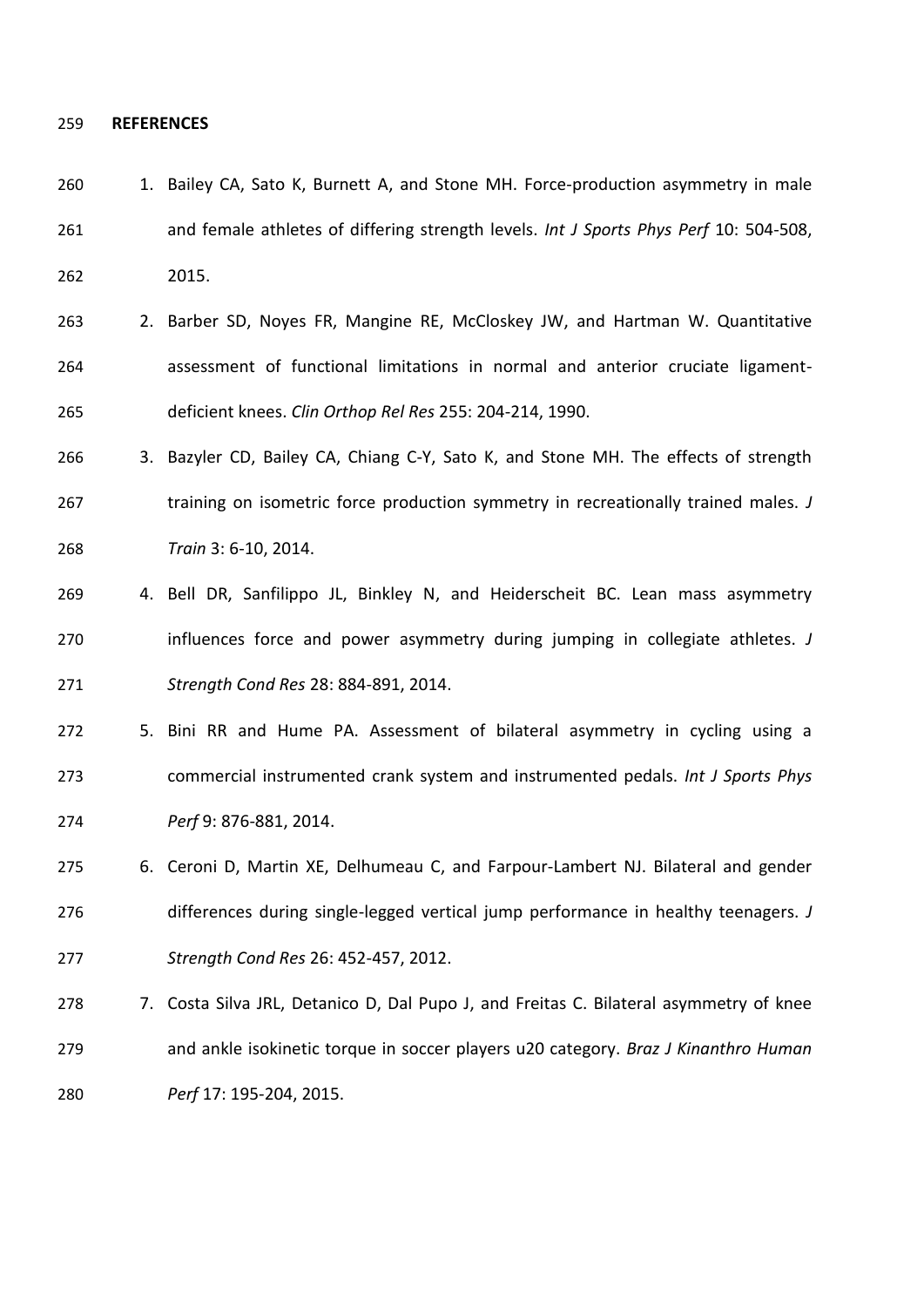- 281 8. Exell TA, Irwin G, Gittoes MJR, and Kerwin DG. Implications of intra-limb variability on asymmetry analyses. *J Sp Sci* 30: 403-409, 2012.
- 9. Flanagan SP and Salem GJ. Bilateral differences in the net joint torques during the squat exercise. *J Strength Cond Res* 21: 1220-1226, 2007.
- 10. Greenberger HB and Paterno MV. Relationship of knee extensor strength and hopping test performance in the assessment of lower extremity function. *J Orthop Sports Phys Ther* 22: 202-206, 1995.
- 11. Hodges SJ, Patrick RJ, and Reiser RF. Fatigue does not increase vertical ground reaction force asymmetries during the barbell back squat. *Med Sci Sports Ex* Board #190: 620, 2011.
- 12. Hoffman JR, Ratamess NA, Klatt M, Faigenbaum AD, and Kang J. Do bilateral power deficits influence direction-specific movement patterns? *Res Sports Med* 15: 1-8, 2007.
- 13. Hopkins W. How to interpret changes in an athletic performance test. *Sportscience* 8: 1-7, 2004.
- 14. Impellizzeri FM, Rampinini E, Maffiuletti N, and Marcora SM. A vertical jump force test for assessing bilateral strength asymmetry in athletes. *Med Sci Sports Ex* 39: 2044-2050, 2007.
- 15. Jones PA and Bampouras TM. A comparison of isokinetic and functional methods of assessing bilateral strength imbalance. *J Strength Cond Res* 24: 1553-1558, 2010.
- 16. Keeley DW, Plummer HA, and Oliver GD. Predicting asymmetrical lower extremity strength deficits in college-aged men and women using common horizontal and vertical power field tests: A possible screening mechanism. *J Strength Cond Res* 25: 1632-1637, 2011.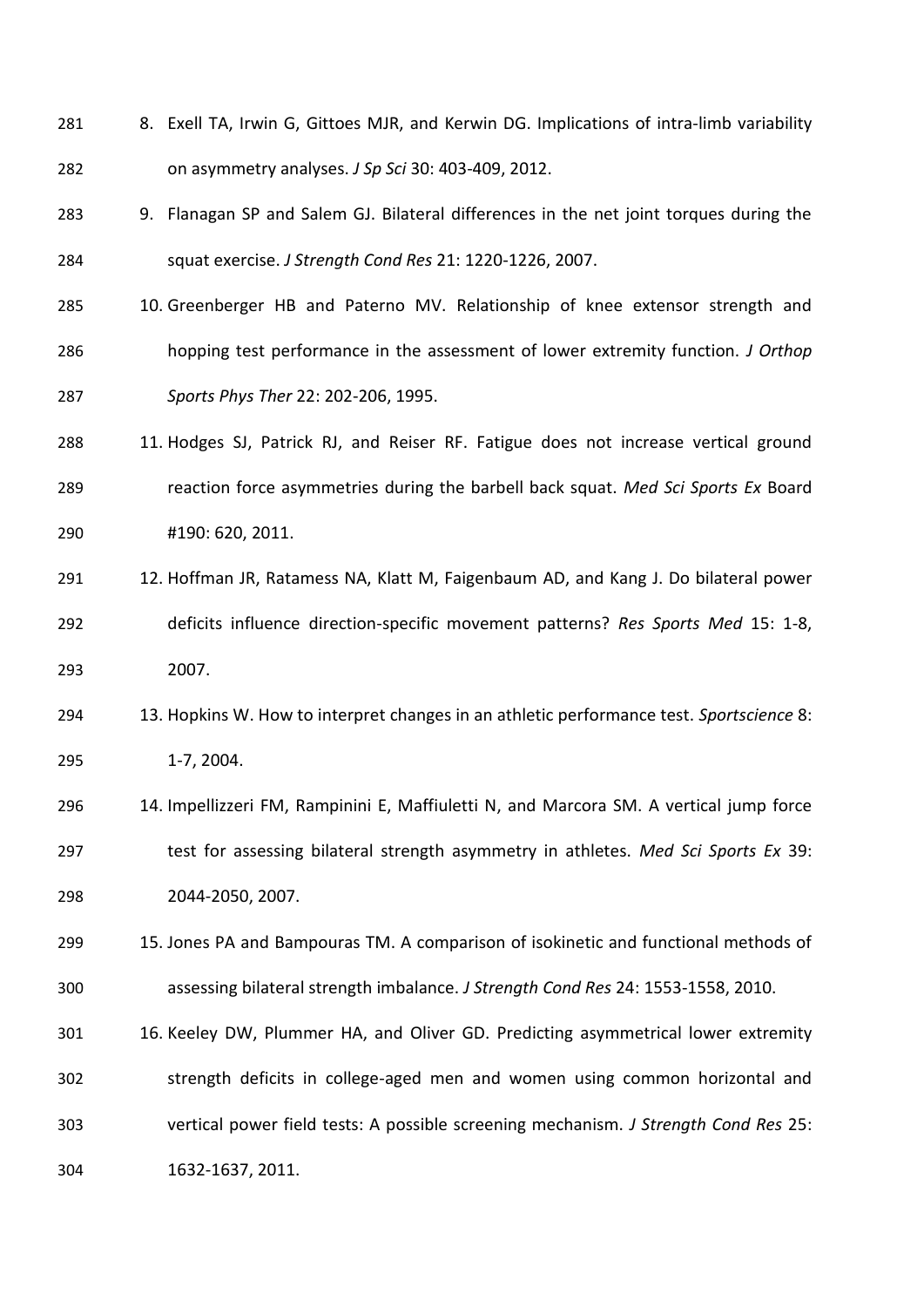| 305 | 17. Kobayashi Y, Kubo J, Matsubayashi T, Matsuo A, Kobayashi K, and Ishii N.    |
|-----|---------------------------------------------------------------------------------|
| 306 | Relationship between bilateral differences in single-leg jumps and asymmetry in |
| 307 | isokinetic knee strength. J App Biomech 29: 61-67, 2013.                        |

- 18. Maloney SJ, Fletcher IM, and Richards J. A comparison of methods to determine bilateral asymmetries in vertical leg stiffness. *J Sports Sci* 34: 829-835, 2016.
- 19. Maloney SJ, Fletcher IM, and Richards J. Reliability of unilateral vertical leg stiffness measures assessed during bilateral hopping. *J App Biomech* 31: 285-291, 2015.

20. Marshall B, Franklyn-Miller A, Moran K, King E, Richter C, Gore S, Strike S, and Falvey

E. Biomechanical symmetry in elite rugby union players during dynamic tasks: An

- investigation using discrete and continuous data analysis techniques. *BMC Sports Sci,*
- *Med, and Rehab* 7: 1-13, 2015.
- 21. Menzel H-J, Chagas MH, Szmuchrowski LA, Araujo SRS, De Andrade AGP, and De Jesus-Moraleida FR. Analysis of lower limb asymmetries by isokinetic and vertical jump tests in soccer players. *J Strength Cond Res* 27: 1370-1377, 2013.
- 22. Myers BA, Jenkins WL, Killian C, and Rundquist P. Normative data for hop tests in high school and collegiate basketball and soccer players. *Int J Sports Phys Ther* 9: 596-603, 2014.
- 23. Newton RU, Gerber A, Nimphius S, Shim JK, Doan BK, Robertson M, Pearson DR, Craig BW, Hakkinen K, and Kraemer WJ. Determination of functional strength imbalance of the lower extremities. *J Strength Cond Res* 20: 971-977, 2006.
- 24. Noyes FR, Barber SD, and Mangine RE. Abnormal lower limb symmetry determined by function hop tests after anterior cruciate ligament rupture. *Am J Sports Med* 19: 513-518, 1991.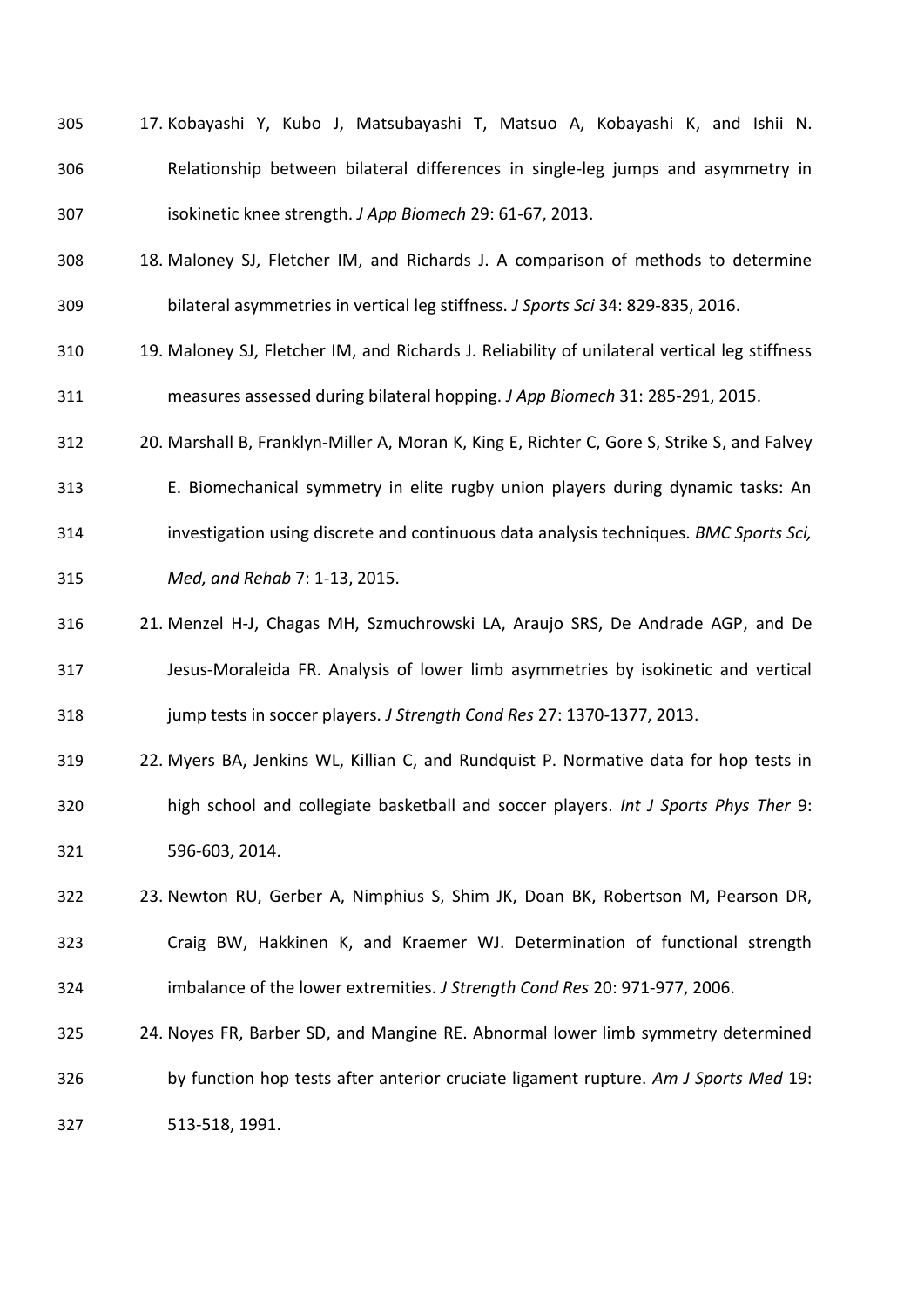- 25. Nunn KD and Mayhew JL. Comparison of three methods of assessing strength imbalances at the knee. *J Orthop Sports Phys Ther* 10: 134-137, 1988.
- 26. Reid A, Birmingham TB, Stratford PW, Alcock GK, and Giffin JR. Hop testing provides a reliable and valid outcome measure during rehabilitation after anterior cruciate ligament reconstruction. *Phys Ther* 87: 337-349, 2007.
- 27. Robinson RO, Herzog W, and Nigg BM. Use of force platform variables to quantify the effects of chiropractic manipulation on gait symmetry. *J Manip Phys Ther* 10: 172–176, 1987.
- 28. Rohman E, Steubs JT, and Tompkins M. Changes in involved and uninvolved limb function during rehabilitation after anterior cruciate ligament reconstruction: Implications for limb symmetry index measures. *Am J Sports Med* 43: 1391-1398, 2015.
- 29. Ross MD, Langford B, and Whelan PJ. Test-retest reliability of 4 single-leg horizontal hop tests. *J Strength Cond Res* 16: 617-622, 2002.
- 30. Sato K and Heise GD. Influence of weight distribution asymmetry on the biomechanics of a barbell squat. *J Strength Cond Res* 26: 342-349, 2012.
- 31. Schiltz M, Lehance C, Maquet D, Bury T, Crielaard J-M, and Croisier J-L. Explosive strength imbalances in professional basketball players. *J Ath Train* 44: 39-47, 2009.
- 32. Shorter KA, Polk JD, Rosengren KS, and Hsaio-Wecksler ET. A new approach to detecting asymmetries in gait. *Clin Biomech* 23: 459-467, 2008.
- 33. Sprague PA, Mokha MG, and Gatens DR. Changes in functional movement screen scores over a season in collegiate soccer and volleyball athletes. *J Strength Cond Res*  28: 3155-3163, 2014.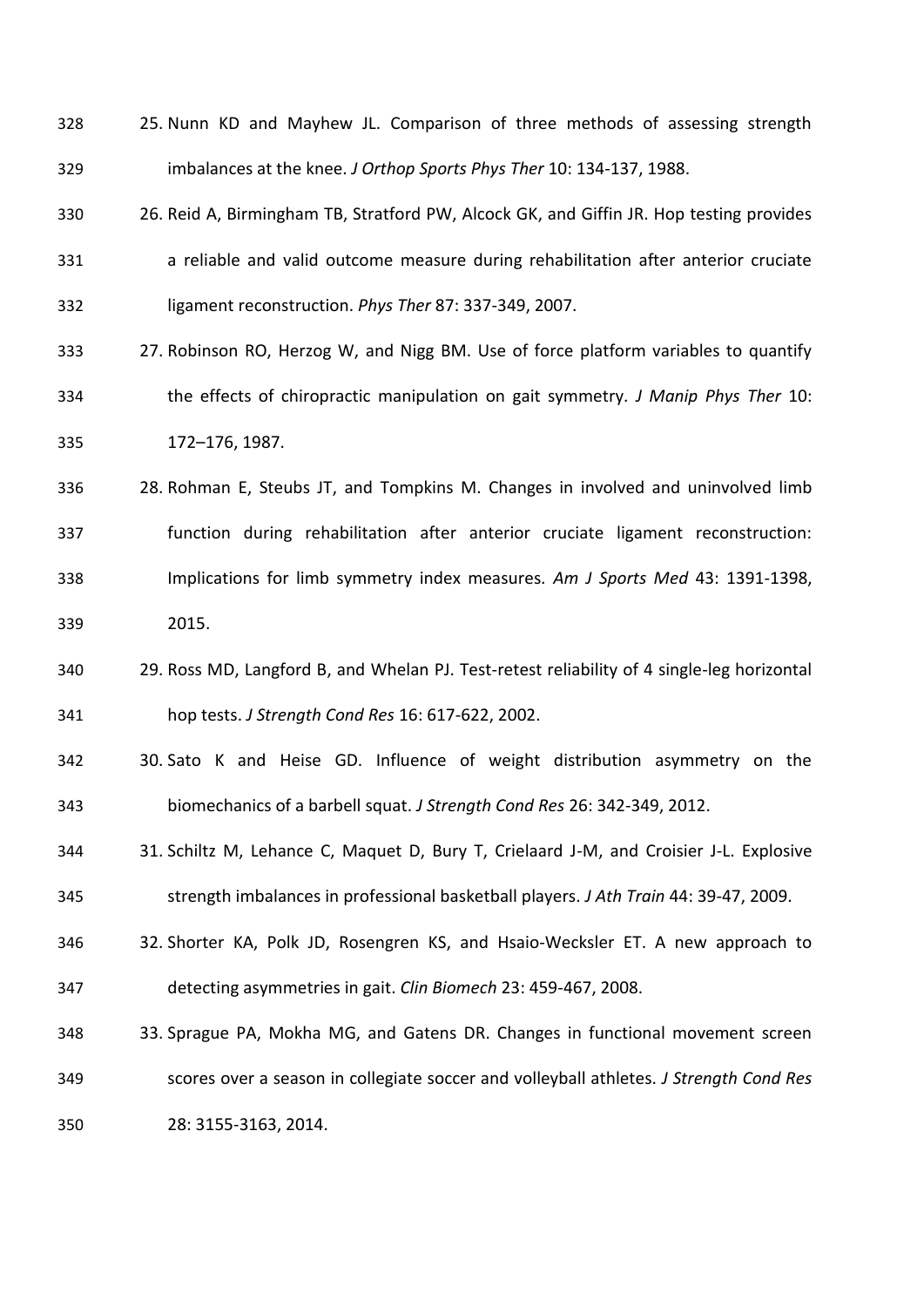| 351 | 34. Stanton R, Reaburn P, and Delvecchio L. Asymmetry of lower limb functional          |
|-----|-----------------------------------------------------------------------------------------|
| 352 | performance in amateur male kickboxers. J Aust Strength Cond 23: 105-107, 2015.         |
| 353 | 35. Sugiyama T, Kameda M, Kageyama M, Kiba K, Kanehisa H, and Maeda A. Asymmetry        |
| 354 | between the dominant and non-dominant legs in the kinematics of the lower               |
| 355 | extremities during a running single leg jump in collegiate basketball players. J Sports |
| 356 | Sci Med 13: 951-957, 2014.                                                              |

- 36. Turner A, Brazier J, Bishop C, Chavda S, Cree J, and Read P. Data analysis for strength and conditioning coaches: Using excel to analyse reliability, differences, and relationships. *Strength Cond J* 37: 76-83, 2015.
- 37. Turner A, James N, Dimitriou L, Greenhalgh A, Moody J, Fulcher D, Mias E, and Kilduff
- L. Determinants of Olympic fencing performance and implications for strength and conditioning training. *J Strength Cond Res* 28: 3001-3011, 2014.
- 38. Wong PL, Chamari K, Chaouachi A, Mao W, Wisløff U, and Hong Y. Difference in plantar pressure between the preferred and non-preferred feet in four soccer-related movements. *Br J Sports Med* 41: 84-92, 2007.
- 39. Yoshioka S, Nagano A, Hay DC, and Fukashiro S. The effect of bilateral asymmetry of muscle strength on jumping height of the countermovement jump: A computer simulation study. *J Sports Sci* 28: 209-218, 2010.
- 40. Zifchock RA, Davis I, Higginson J, and Royer T. The symmetry angle: A novel, robust method for quantifying asymmetry. *Gait & Posture* 27: 622-627, 2008.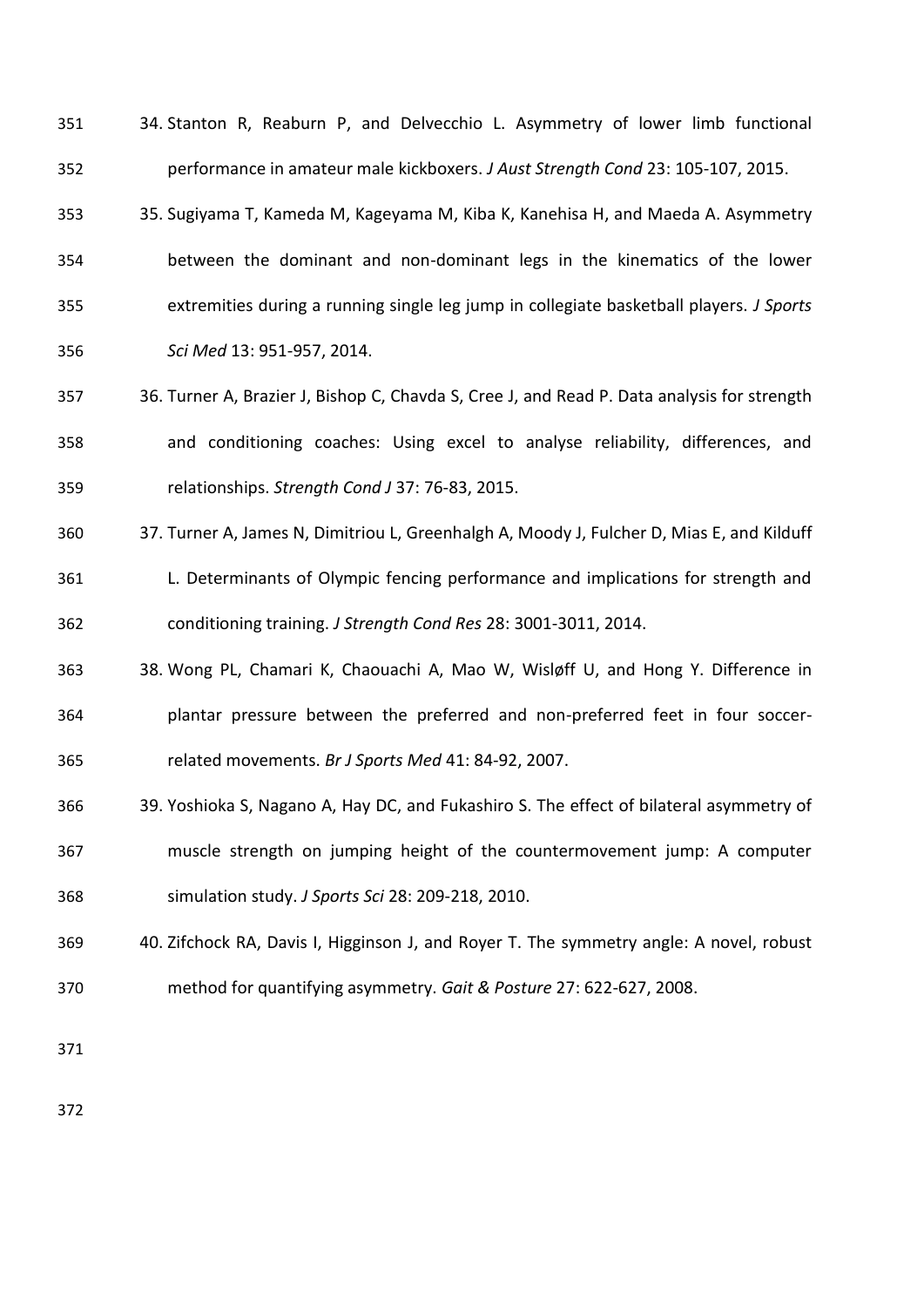- 373 Table 1: Different equations for calculating asymmetries (using hypothetical jump height
- 374 scores of 25 and 20cm).

| <b>Asymmetry Name</b>      | <b>Equation</b>                   | <b>Asymmetry Score</b> | Reference                |  |  |  |
|----------------------------|-----------------------------------|------------------------|--------------------------|--|--|--|
|                            |                                   | $(\%)$                 |                          |  |  |  |
| Limb Symmetry              | $(NDL \div DL) \times 100$        | 80                     | Ceroni et al. (6)        |  |  |  |
| Index $1$ (LSI-1)          |                                   |                        |                          |  |  |  |
| Limb Symmetry              | $(1 - NDL \div DL) \times 100$    | 20                     | Schiltz et al. (31)      |  |  |  |
| Index 2 (LSI-2)            |                                   |                        |                          |  |  |  |
| Limb Symmetry              | $(Right - Left) \div 0.5$         | 22.2                   | Bell et al. (4);         |  |  |  |
| Index (LSI-3)              | (Right + Left) $x$ 100            |                        | Marshall et al. (20)     |  |  |  |
| <b>Bilateral Strength</b>  | (Stronger limb-                   | 20                     | Nunn et al. (25)         |  |  |  |
| Asymmetry (BSA)            | Weaker $limb) \div$               |                        | Impellizzeri et al. (14) |  |  |  |
|                            | Stronger limb x 100               |                        |                          |  |  |  |
| <b>Bilateral Asymmetry</b> | $(DL - NDL) \div$                 | 11.1                   | Kobayashi et al. (17)    |  |  |  |
| Index 1 (BAI-1)            | $(DL + NDL) \times 100$           |                        |                          |  |  |  |
| <b>Bilateral Asymmetry</b> | ${2 \times (DL - NDL)} \div$      | 22.2                   | Wong et al. (38);        |  |  |  |
| Index 2 (BAI-2)            | $(DL + NDL) \times 100$           |                        | Sugiyama et al. (35)     |  |  |  |
| Asymmetry Index            | $(DL - NDL) \div$                 | 22.2                   | Robinson et al. (27);    |  |  |  |
| (AI)                       | $(DL + NDL/2)$ x 100              |                        | Bini et al. (5)          |  |  |  |
| Symmetry Index             | $(High - Low) \div$               | 11.1                   | Shorter et al. (32);     |  |  |  |
| (SI)                       | Total x 100                       |                        | Sato and Heise, (30)     |  |  |  |
| Symmetry Angle (SA)        | $(45^\circ - \arctan (L \div R))$ | 7.04                   | Zifchock et al. (40)     |  |  |  |
|                            | $\div$ 90° x 100                  |                        |                          |  |  |  |
| DL = Dominant limb         |                                   |                        |                          |  |  |  |
| NDL = Non-dominant limb    |                                   |                        |                          |  |  |  |